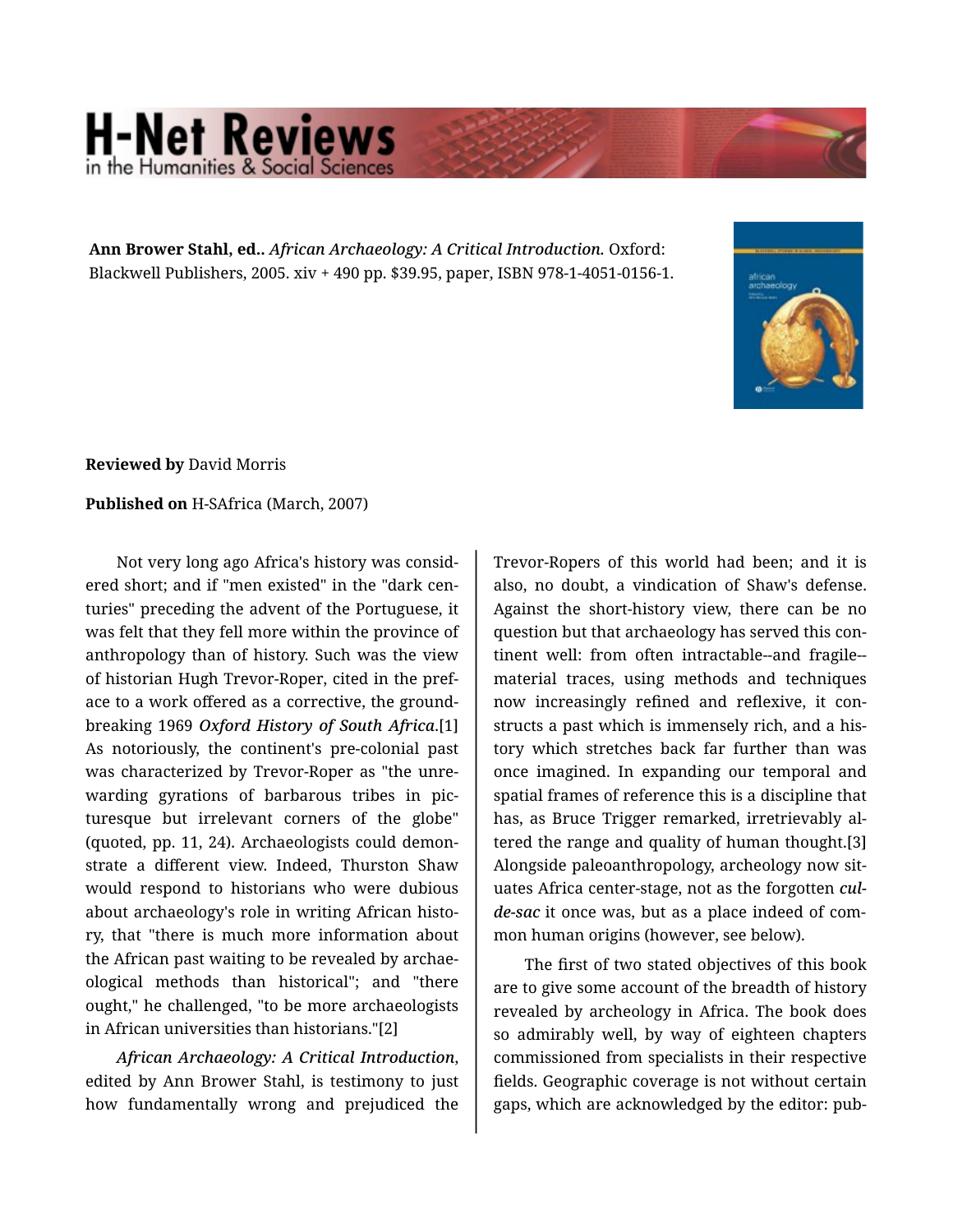lisher's page restrictions impose constraints, she pleads, and choices had to be made. The bias falls in favor of sub-Saharan Africa as against the Mediterranean, the Nile and the Horn (references are provided for those who would delve there). Each contribution (explicitly highlighting current debates at the editor's urging) is concluded with a comprehensive bibliography, so that readers have a means to read deeper. The editor has students in mind: the book is part of the Blackwell Studies in Global Archaeology series, which is designed "to cover central areas of undergraduate archaeo‐ logical teaching" (p. vii). I should think this book would be valued more widely, for example, it would be of the greatest interest to any student of Africa more generally.

The second goal of the book is arguably the more important one. As well as presenting cur‐ rent understandings and debates, the editor and contributors seek to foster a critical awareness of the contexts that have shaped archeological knowledge of Africa's pasts, and of the evidence and epistemologies, preoccupations and assump‐ tions on which it is based. What were the impacts, for instance, of that view of timeless "dark cen‐ turies" more anthropological than historical, punted by the above-mentioned Oxford historian? More pertinently, Stahl assesses the way--and by whom--archeological significance in Africa is val‐ ued today. In her introduction, she critiques cur‐ rent images of the African past relative to the con‐ ventional narrative, what she terms the project of world prehistory. This Enlightenment-inspired universal "human story" turns the spotlight to Africa, as it must, for human origins and our ear‐ liest history; but it then trails off as "our story" un‐ folds elsewhere in subsequent episodes on the ori‐ gins of domestication, civilization, and so on. As the inclusive "we" of the narrative becomes more select, later periods in African prehistory become implicitly excluded; their relevance relegated to the status of a parochial "them"--no longer part of the "us" of universal human history. Insofar as archeologists had rallied to Africa's cause to

demonstrate a proud history of innovation and social complexity--in the face of perspectives epit‐ omized by that of Trevor-Roper--they were able to counter the negative images at the level of detail, Stahl argues; but not at the level of their underly‐ ing presumptions. The denial of Africa's role, to be sure, had been substituted with a positive insis‐ tence on its place in prehistory, but the broader framing of world prehistory has remained very much as the master script. This book should go some way towards motivating students to engage critically in the archeology and the pasts of this continent. For practicing archeologists, it issues this challenge "to use emerging knowledge of Africa's pasts in reformulating the project of world prehistory" (p. 16).

Paul Lane's chapter, on "Barbarous Tribes and Unrewarding Gyrations? The Changing Role of Ethnographic Imagination in African Archaeol‐ ogy," presents an assessment of analogical model‐ ing and reasoning (ethnographic as well as tapho‐ nomic, i.e., site formation processes) as one of the key interpretive methods used by archeologists. At worst, in this respect, Africa had been mined for "primitives" as "living fossils" to illustrate evo‐ lutionary stages; and Lane shows that the ghosts of such earlier perceptions may still haunt some of the recent applications. One might have expect‐ ed here some assessment of the use of ethnogra‐ phy in the study of rock art, which has made for something of a paradigm shift with ramifications well beyond rock art itself in South Africa since the 1970s.[4] It is often not so much new evidence but new questions and perspectives, Stahl suggests, that has brought about change in the way Africa's past is known.

The sixteen remaining chapters form the sub‐ stance of this book, variously engaging with the state of knowledge in a region or in a subject area. Thomas Plummer looks into the archeology of our oldest known technology in a chapter on "Discord after Discard: Reconstructing Aspects of Oldowan Hominin Behavior." The archeology of Pleistocene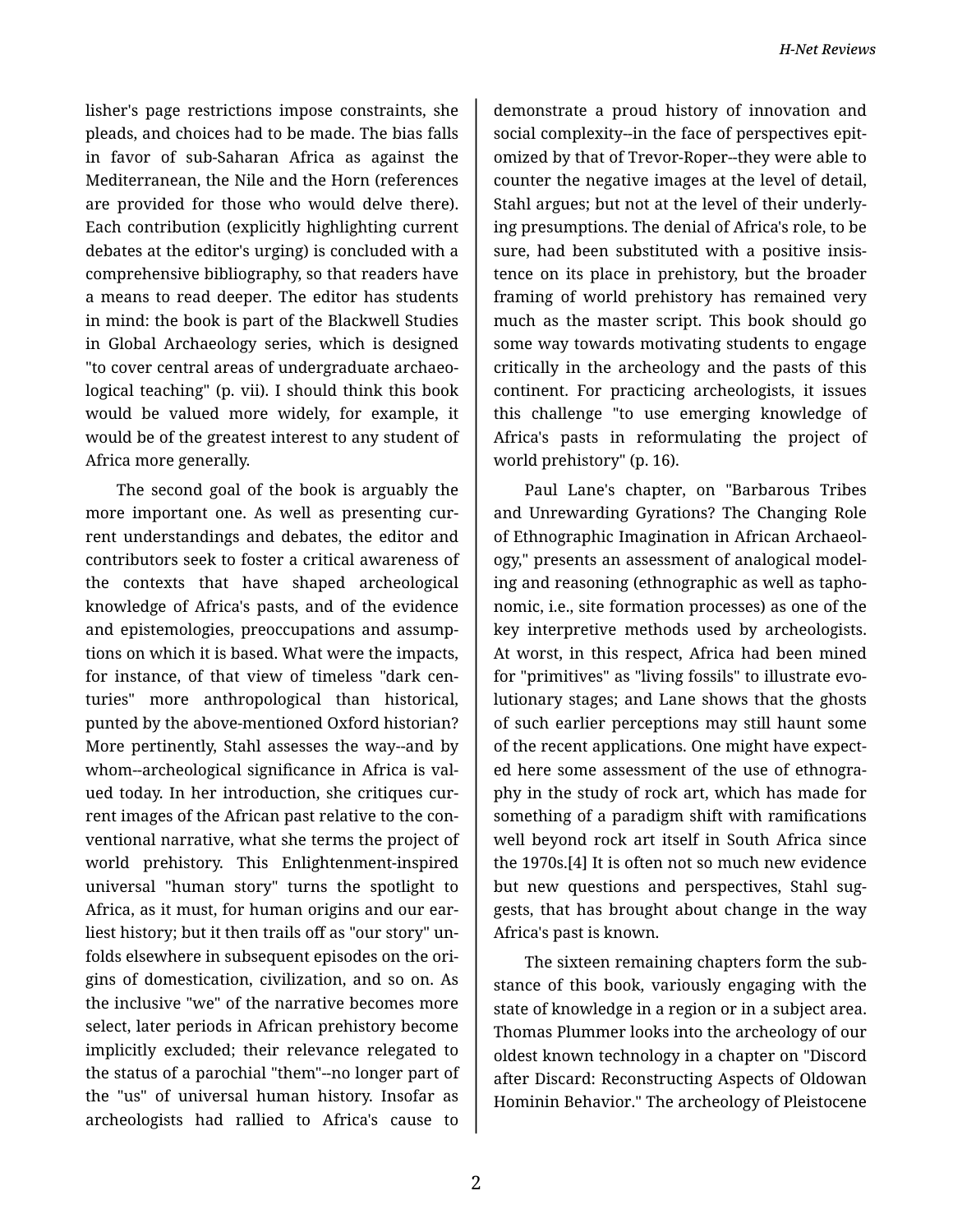Africa, and the emergence here of one species, Homo sapiens, is a focus of chapters by Curtis Marean and Zelalem Assefa ("The Middle and Up‐ per Pleistocene African Record for the Biological and Behavioral Origins of Modern Humans") and Hilary Deacon and Sarah Wurz ("A Late Pleis‐ tocene Archive of Life at the Coast, Klasies River"). A series of chapters follow that focus on subsis‐ tence strategies, and trends towards intensifica‐ tion, through the Holocene. Here are Peter Mitchell's "Modeling Later Stone Age Societies in Southern Africa," Augustin Holl's "Holocene 'Aquatic' Adaptations in North Tropical Africa," Di‐ ane Gifford-Gonzalez on "Pastoralism and Its Con‐ sequences," Joanna Casey's chapter "Holocene Oc‐ cupations of the Forest and Savanna," and Katha‐ rina Neumann's thoughts as an archeobotanist on "The Romance of Farming: Plant Cultivation and Domestication in Africa."

Specific topics, more than regions or periods, are the subject of a succeeding set of chapters, in‐ cluding "Metallurgy and Its Consequences," by Terry Childs and Eugenia Herbert, and "The Bantu Problem and African Archaeology," an essay on historical linguistic modeling by Manfred Eggert, along with Adria LaViolette and Jeffrey Fleisher's "The Archaeology of Sub-Saharan Urbanism: Cities and Their Countrysides." These chapters es‐ tablish some of the framing issues against which particular regional debates have been transacted. One of the most hotly contested of them is the Kalahari debate, reviewed by Andrew Reid ("In‐ teraction, Marginalisation and the Archaeology of the Kalahari"). Gilbert Pwiti examines a multicausal framework for discussing the period of state formation in "Southern Africa and the East African Coast," while complex trajectories of change and continuity, unsettling older concep‐ tions of ethnicity or evolutionary cultural transi‐ tions, are themes in the chapters by Chapurukha Kusimba and Sibel Kusimba ("Mosaics and Inter‐ actions: East Africa 2000 B.P. to the Present"), by Pierre de Maret ("From Pottery Groups to Ethnic Groups in Central Africa"), and by Scott MacEach‐

ern ("Two Thousand Years of West African Histo‐ ry").

Several authors refer, one way or another, to the contribution archeology could make towards (as de Maret puts it) "relativizing ethnicity and au‐ tochthony and its many manipulations that fuel hate and exclusion instead of stressing the com‐ mon background shared by most" (p. 436). And re‐ jecting the sort of simplistic progressive scheme of cultural evolution that preoccupied earlier schol‐ ars, MacEachern remarks, "reality--like archaeolo‐ gy--is messier, and more interesting, than that" (p. 458).

If there is a missing chapter, for me it is one on rock art in Africa. A few relevant references are to be found scattered through the book, such as in Mitchell's chapter on the Southern African Later Stone Age (but surprisingly, again, not in the chapter on "The Role of Ethnographic Imagina‐ tion"). A recent continental overview such as David Coulson and Alec Campbell's *African Rock Art: Paintings and Engravings on Stone* (2001) was perhaps too general to be included in any of the detailed regional/subject summaries.

On the whole, this book lives up to its editor's claim that this is "an exciting time to be involved [in] African archaeology" (p. 16). Recognizing that archaeological knowledge extends beyond the academy (and, one could add, to other disciplines within it), Stahl urges that those engaged in this work should be concerned about "the kinds of questions we ask, the answers we seek, and the ef‐ fects of our successive approximations of Africa's pasts on her present and future" (p. 16). *African Archaeology: A Critical Introduction* will no doubt play its role in these quests.

## Notes

[1]. Monica Wilson and Leonard Thompson, *The Oxford History of South Africa*, vol. 1, *South Africa to 1870* (Oxford: Clarendon Press, 1969), vii.